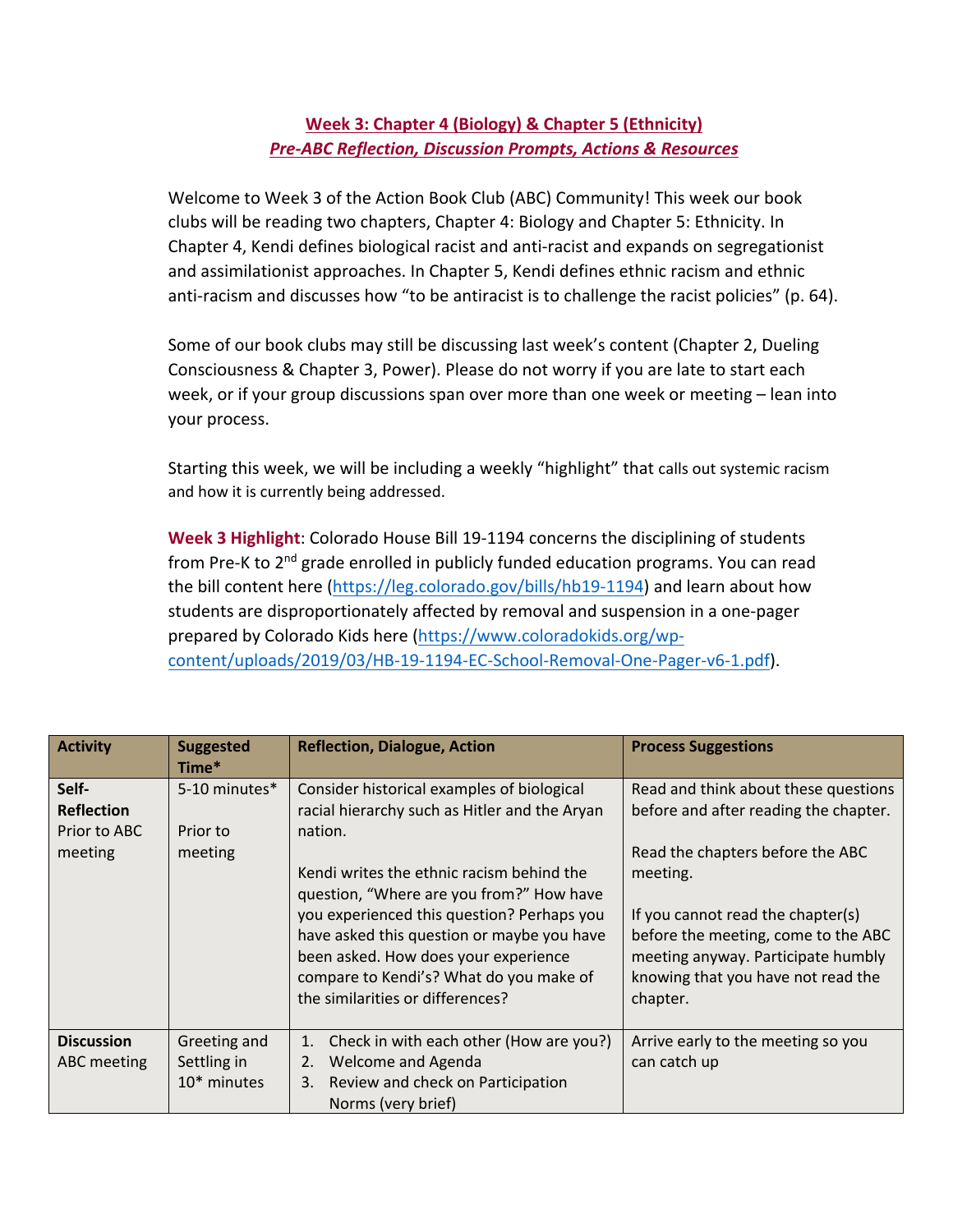|                           | How is the group doing? Any<br>changes to norms needed?<br>Review chapter to identify a key passage<br>4.<br>or two (to warm-up get back into the<br>chapter after a busy day)<br>Take turns sharing a passage.<br>5.                                                                                                                                                                                                                                                                                                           | Facilitator welcomes everyone and<br>shares the agenda (made at the<br>previous meeting.)<br>Facilitator asks the group to reflect<br>briefly on participation norms. Ideas<br>for how to reflect:<br>$\triangleright$<br>Review individual<br>participation and norms<br>silently. Facilitator asks each<br>individual to reflect on one<br>norm the individual has done<br>well and one they need to<br>work on. End.<br>≻<br>Review group process while<br>silently reflecting on norms.<br>Facilitator asks for feedback:<br>What is one norm we are<br>doing well? One we need to<br>improve on?<br>Review norms by reading<br>➤<br>them aloud followed by<br>individual reflection or by<br>group discussion: On which<br>one norm should we focus<br>today?<br>Review norms. Facilitator<br>asks: How are the norms<br>working? What do we need<br>to change, if anything? |
|---------------------------|---------------------------------------------------------------------------------------------------------------------------------------------------------------------------------------------------------------------------------------------------------------------------------------------------------------------------------------------------------------------------------------------------------------------------------------------------------------------------------------------------------------------------------|-----------------------------------------------------------------------------------------------------------------------------------------------------------------------------------------------------------------------------------------------------------------------------------------------------------------------------------------------------------------------------------------------------------------------------------------------------------------------------------------------------------------------------------------------------------------------------------------------------------------------------------------------------------------------------------------------------------------------------------------------------------------------------------------------------------------------------------------------------------------------------------|
| Discussion<br>50 minutes* | <b>Several Options for This Week!</b><br>How does Kendi's shift from the term<br>"microaggression" to abuse shift the<br>narrative of impact upon victims?<br>What examples of the racist idea of biological<br>racial difference can you give from current<br>society?<br>How do segregationists and assimilationists<br>differ and how are they similar regarding<br>their views on race?<br>What is ethnic racism? How does ethnic<br>racism divert attention away from policies<br>and towards group behavior? How were the | Everyone has a voice. Ideas for<br>making sure all voices are heard:<br>1. Each person chooses a passage.<br>The discussion begins with each<br>person sharing the passage and<br>why.<br>Round robin, each person talks<br>2.<br>building on previous speaker-in<br>order, around the room.<br>3. Each one asks one. After making<br>a comment, the speaker calls on<br>the next person to comment.<br>Pairs. First pairs share their<br>4.<br>thinking in response to the<br>question. Then each person<br>responds.                                                                                                                                                                                                                                                                                                                                                            |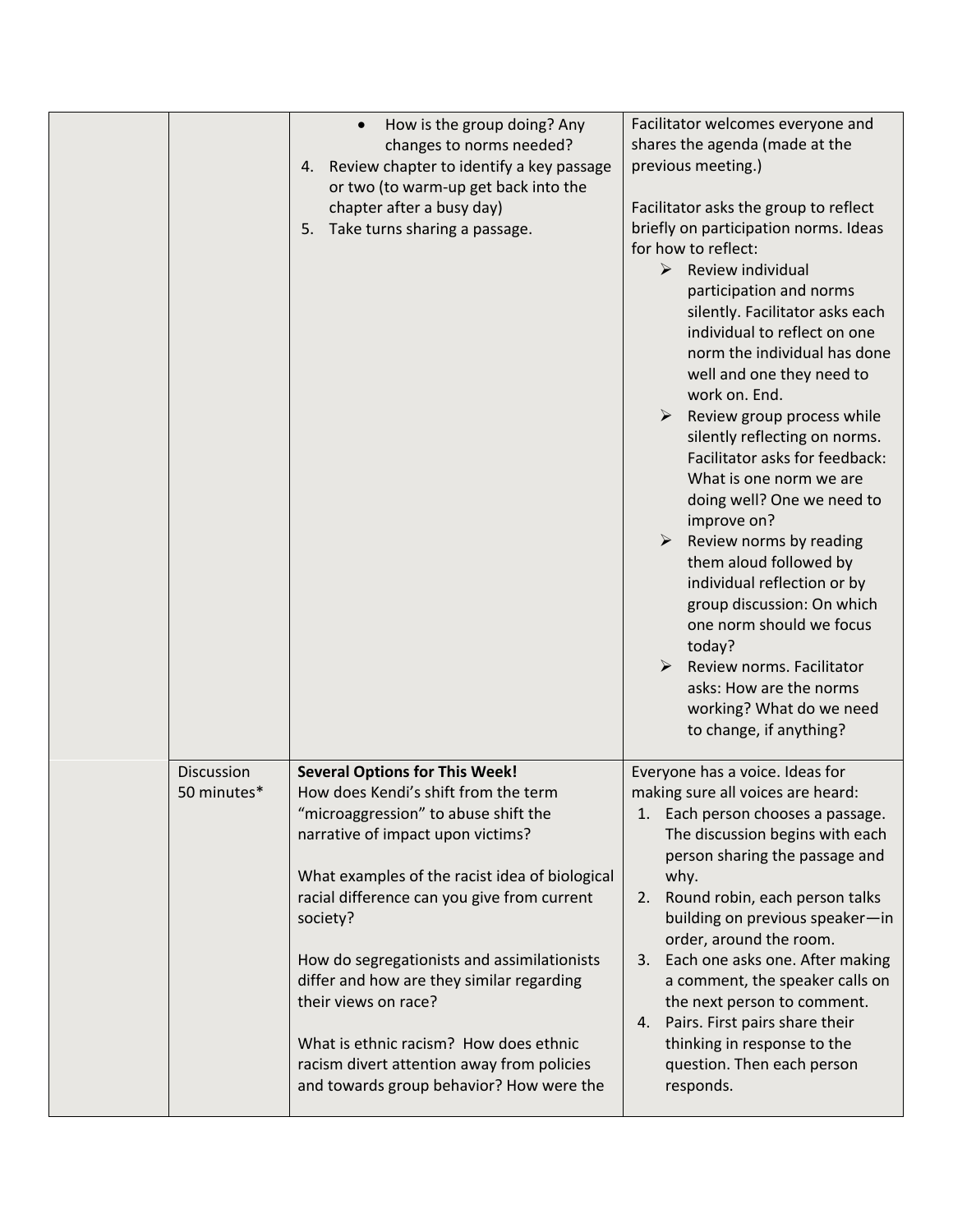|               |                                        | jokes that Kendi made about his childhood<br>peer Kwame examples of ethnic racism?<br>Anyone who values immigrants from<br>European countries and devalues immigrants<br>from Latin America is guilty of racism. Have<br>you ever been guilty of this type of racism?<br>Discuss the unique resilience and<br>resourcefulness people possess if they leave<br>everything in their native country behind and<br>immigrate to another, as Kendi examines in<br>the chapter on Ethnicity.                                                                                                                                     | Return to the chapter/text frequently<br>during the discussion. Remember one<br>purpose is to understand the<br>chapter/book/ideas.<br>Facilitator keeps track of<br>participation and asks questions to<br>ensure that all participants get a<br>chance to talk. In addition, active<br>participants ask questions of their<br>colleagues. |
|---------------|----------------------------------------|----------------------------------------------------------------------------------------------------------------------------------------------------------------------------------------------------------------------------------------------------------------------------------------------------------------------------------------------------------------------------------------------------------------------------------------------------------------------------------------------------------------------------------------------------------------------------------------------------------------------------|---------------------------------------------------------------------------------------------------------------------------------------------------------------------------------------------------------------------------------------------------------------------------------------------------------------------------------------------|
|               | Reflection and<br>Action<br>5 minutes* | Reflect individually: Based on the discussion,<br>what personal action will I take this week?                                                                                                                                                                                                                                                                                                                                                                                                                                                                                                                              |                                                                                                                                                                                                                                                                                                                                             |
|               | <b>Next Steps</b><br>5 minutes*        | Plan for the next book club meeting.<br>What chapters are next?<br>What actions have we committed to for<br>next week's meeting? Restate the plan.                                                                                                                                                                                                                                                                                                                                                                                                                                                                         | Facilitator takes notes and<br>reads/restates the plan for the next<br>meeting after the discussion. "We<br>have agreed to"                                                                                                                                                                                                                 |
|               | Closing<br>5 minutes*                  | Thank each other and say good-bye!                                                                                                                                                                                                                                                                                                                                                                                                                                                                                                                                                                                         |                                                                                                                                                                                                                                                                                                                                             |
| <b>Action</b> | Will vary**                            | Unpack Kendi's quote from p. 54, "If we<br>1.<br>cannot challenge racist policies, then<br>racist power's final solution will be<br>achieved: a world of inequity none of us<br>can see, let alone resist". Name steps to<br>resisting racist policies at the local, state<br>and national level.<br>In your usual media and social media,<br>2.<br>look for and identify examples of<br>"resilience and resourcefulness" in<br>portrayals of or discussions of or by/and<br>or discussions of immigrants (and<br>descendants of immigrants). What<br>pattern(s) do you notice? Are these<br>portrayals different when the | Never underestimate the power and<br>importance of everyday actions you<br>yourself can take.                                                                                                                                                                                                                                               |
|               |                                        | authors/speakers are immigrants<br>themselves?<br>Craft and share "where I am from" poem<br>3.<br>activity with a partner<br>https://www.sausd.us/cms/lib/CA010004<br>71/Centricity/Domain/3043/I%20Am%20<br>From%20Poem.pdf                                                                                                                                                                                                                                                                                                                                                                                               |                                                                                                                                                                                                                                                                                                                                             |